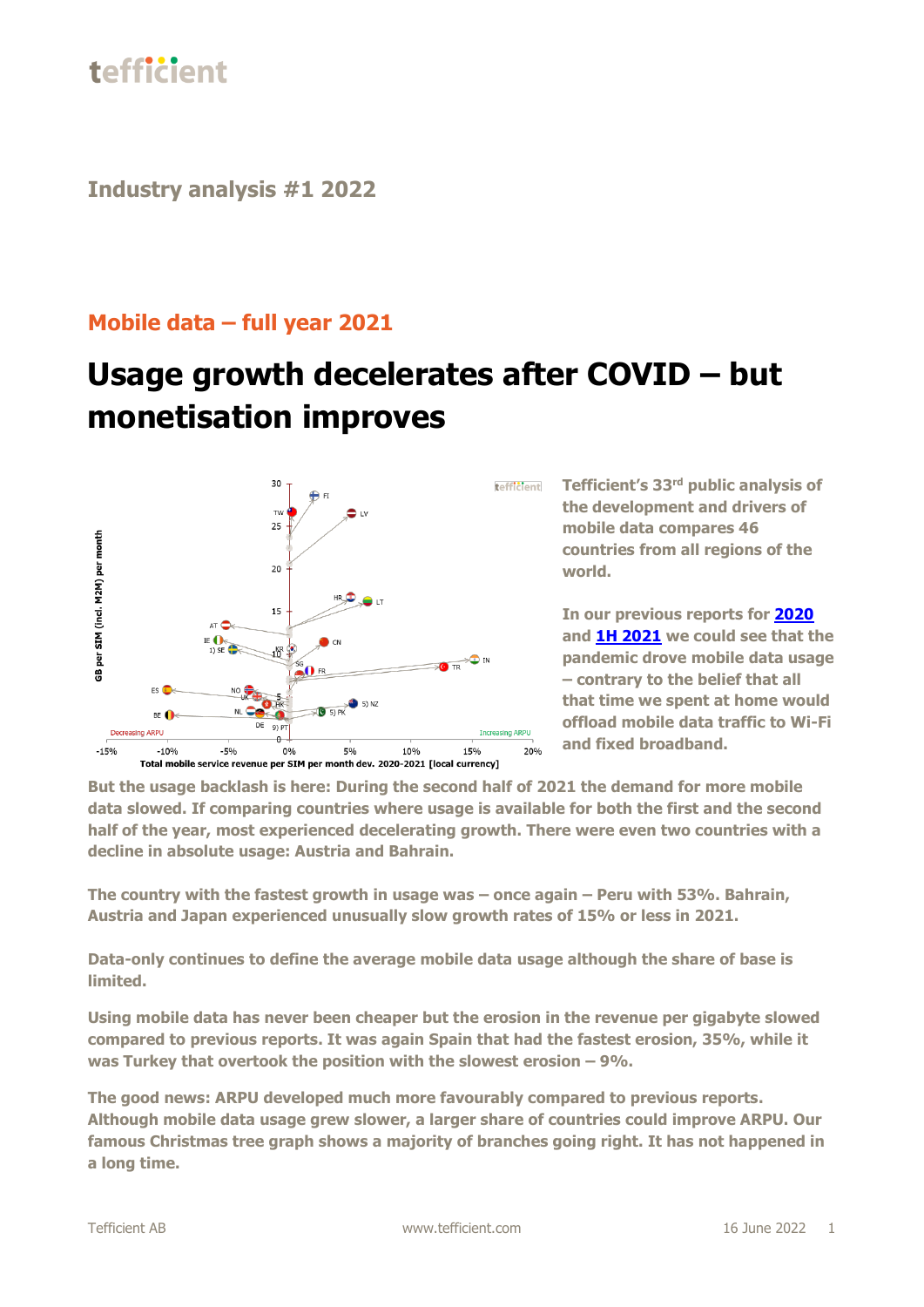#### **Data usage is still growing y-o-y in every single country**

Figure 1 shows the development of mobile data usage for 46 countries where regulators<sup>1</sup> report mobile data traffic. The usage is shown per SIM per month - and in Figure 1 we are including all<sup>2</sup> SIMs, also M2M/IoT SIMs.



Figure 1. Development of mobile data usage per SIM (incl. M2M) per month - the legend shows the ranking<sup>3</sup>

Starting from the top of the chart, **Finland** is defending the world number one position when it comes to mobile data usage. In 2019, **Taiwan** was on the verge of overtaking Finland, but Finland managed to put more distance between itself and Taiwan since. **Latvia** is now challenging Taiwan for the number two position. The Baltic country overtook **Bahrain** during 2021 when Bahrain's strong growth in 2020 led to a recoil in 2021.

 $1$  Exception: USA, where the data is from the industry body CTIA

<sup>&</sup>lt;sup>2</sup> All SIMs in a market included; even the SIMs that used no or little data. We think it provides a better comparison than usage per 'mobile broadband subscription' even if it lowers the average mobile data usage numbers somewhat.

<sup>&</sup>lt;sup>3</sup> Denmark, Qatar, Iceland, Australia, Luxembourg, Mexico, Greece and Brazil have not yet reported 2021. Estonia, Switzerland, Poland and USA have not yet reported 2021 (annual reporting).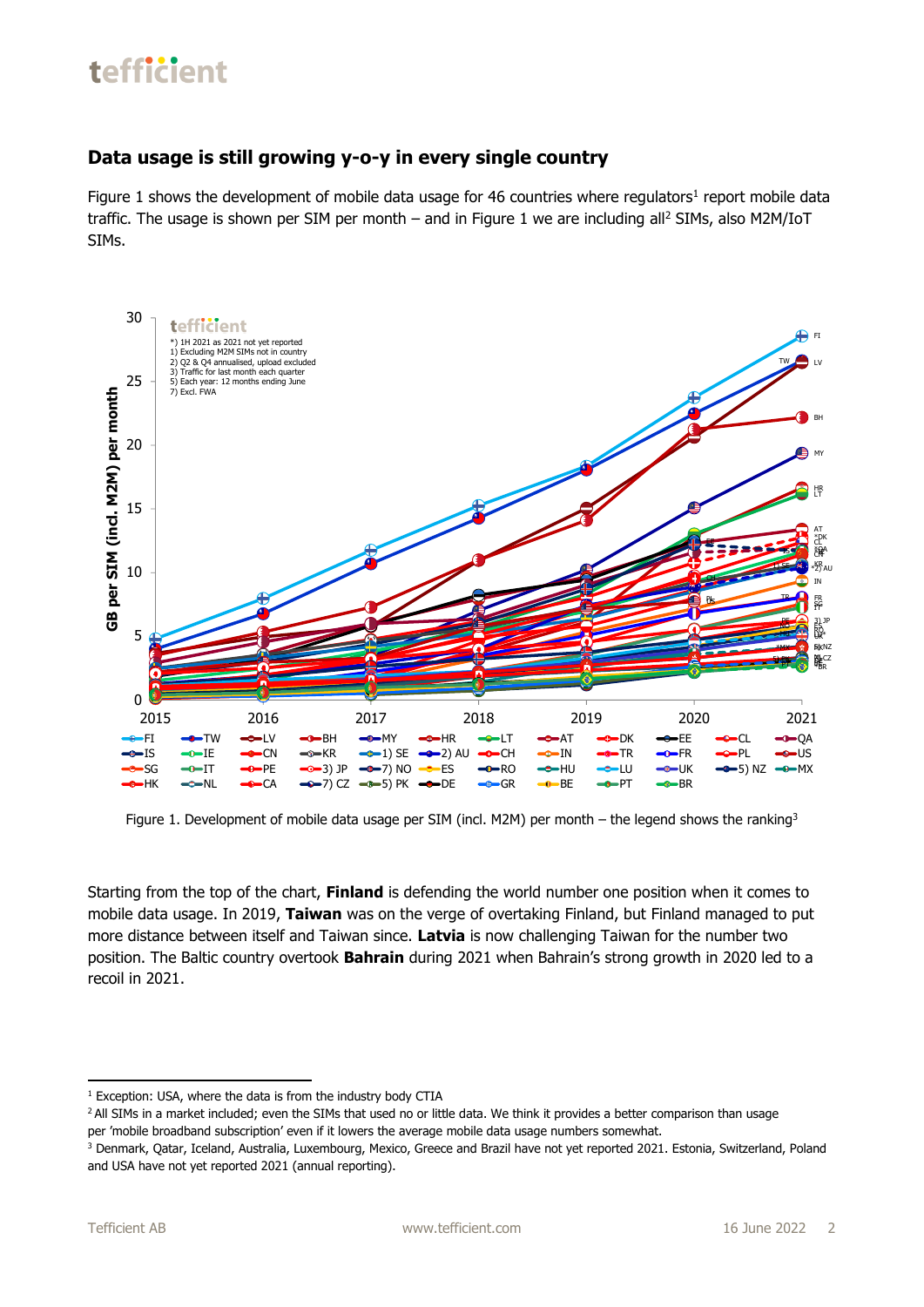

The average Finnish SIM card carried **28.6 GB** of data per month in 2021 (+4.8 GB vs. 2020). **70%** of the Finnish SIMs (M2M included) had **unlimited data volume** in December 2021. If excluding M2M, 82%. If excluding also voice-only SIMs, 87%. No other country is as unlimited as Finland.

The average Taiwanese SIM carried 26.6 GB per month (+4.2 GB). Unlimited is behind **Taiwan**'s usage development as well. The Taiwanese operators – there are five MNOs – have tried to cool off the market by attempting to move the unlimited price points upwards while discontinuing unlimited for customers that have run out of binding. It worked so-so, but the relatively late (mid-2020) introduction of 5G provided the Taiwanese operators with the tool they needed to turn the ARPU erosion curves around. Unlimited is still very much a standard, but with 5G it comes with a tiered premium.

Latvia's usage grew 5.9 GB in 2021, ending at 26.5 GB. Unlimited is offered as a premium option in regular mobile but, as we will show in the analysis, the high usage is to a large extent explained by data-only subscriptions.

**Bahrain** (22.2 GB) had slow growth (+0.9 GB) in 2021. **Malaysia**'s usage increased 4.3 GB to 19.4 GB and Malaysia hence defends its number 5 position.

#### *The M2M reporting dilemma*

Regulators' reporting of M2M/IoT SIMs continues to create a challenge for the comparability between countries. A growing problem is international M2M SIMs that are registered in one country but used somewhere else. Sweden is a good example. The country regulator, PTS, reports 19.9 million M2M SIMs – a figure that more than doubles the total SIM base if added to the regular SIM base of 14.4 million. We are therefore happy that PTS now reports the number M2M SIMs that are active in Sweden; 4.9 million, i.e., just 24% of the total M2M base. This has allowed us to recalculate a more representative mobile data usage figure for Sweden when including M2M.

The same issue emerges in Austria where Deutsche Telekom group registers many of its international M2M SIMs. The number of 'Austrian' M2M SIMs as reported by RTR grew 35% in 2021 – to 8.4 million. Similar to how it was for Sweden previously, Austria's average mobile data usage per SIM thus looks lower when including M2M SIMs than what it realistically is. Luckily Austria's regulator is one of those breaking out M2M SIMs in its reporting allowing a like-for-like comparison of mobile data usage per *non-M2M* SIM, see Figure 2 and Figure 4.

Figure 2 is a variant of Figure 1 but with M2M SIMs *excluded*. As the M2M SIMs typically carry significantly less traffic than the regular SIMs, this makes the usage figures look higher.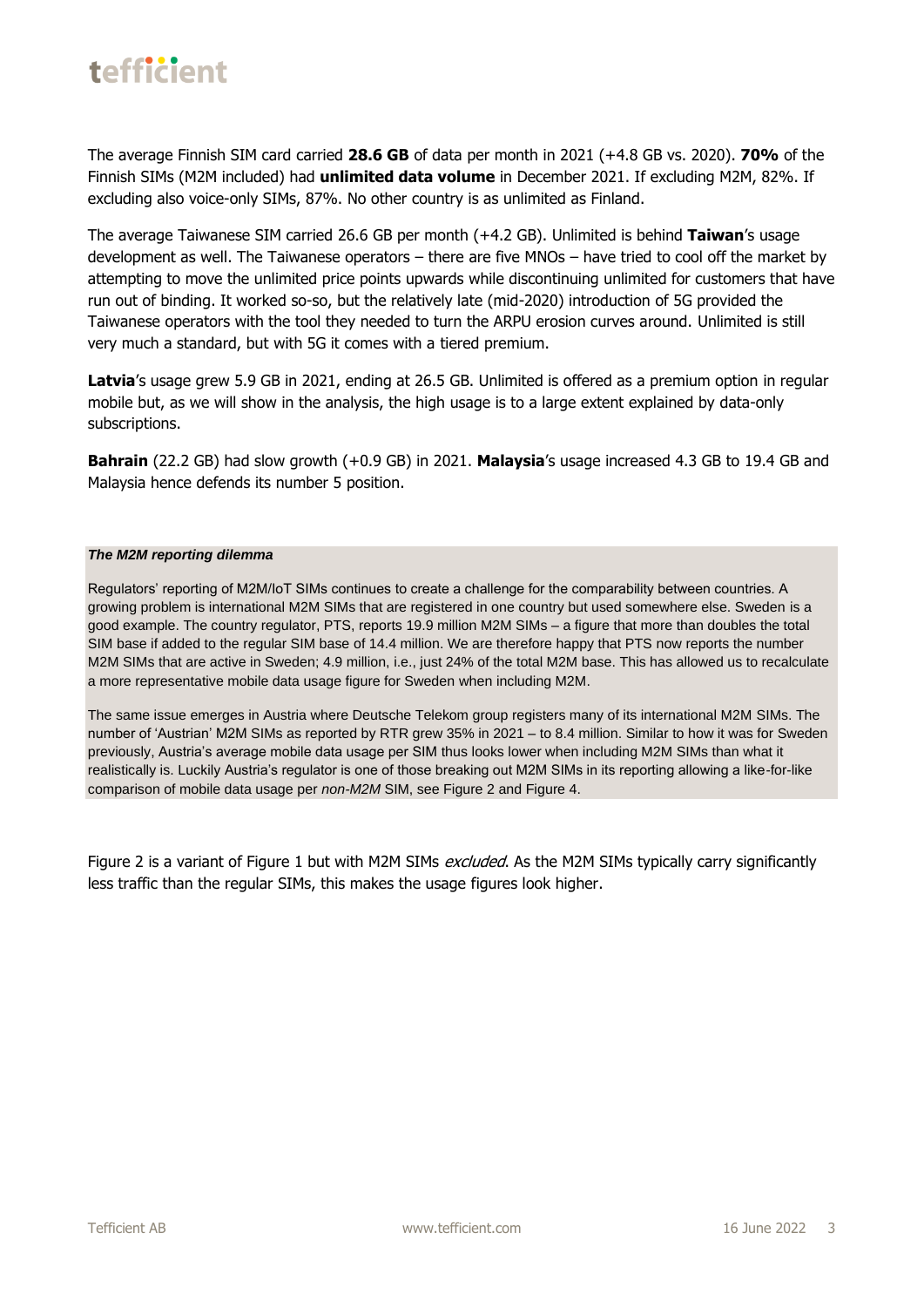

Figure 2. Development of mobile data usage per SIM (excl. M2M) per month - the legend shows the ranking<sup>4</sup>

Since only a fraction of the countries separate out the data traffic associated with M2M SIMs in their reporting (kudos to Norway, Sweden, Czech, Bahrain and Greece), the assumption for most of the countries in Figure 2 is that the M2M data usage is zero. This is of course not correct and as we could expect M2M/IoT SIMs to carry more traffic in future, we think that Figure 1 provides the most accurate comparison.

With **33.6 GB** per non-M2M SIM per month (+5.5 GB in 2021), **Finland** tops also Figure 2. **Latvia** follows with 30.9 GB (+7.1 GB) and **Bahrain** with 26.4 GB (+2.1 GB). Taiwan and Malaysia have disappeared from the top five here as the M2M SIM number isn't broken out in these countries.

The legends of Figure 1 and Figure 2 show the ranking of the 46 studied countries. But since it's difficult to spot them all, Figure 3 and 4 offer an easier visualisation. First including M2M:

<sup>4</sup> Countries for which the regulator doesn't break out the M2M SIMs have been excluded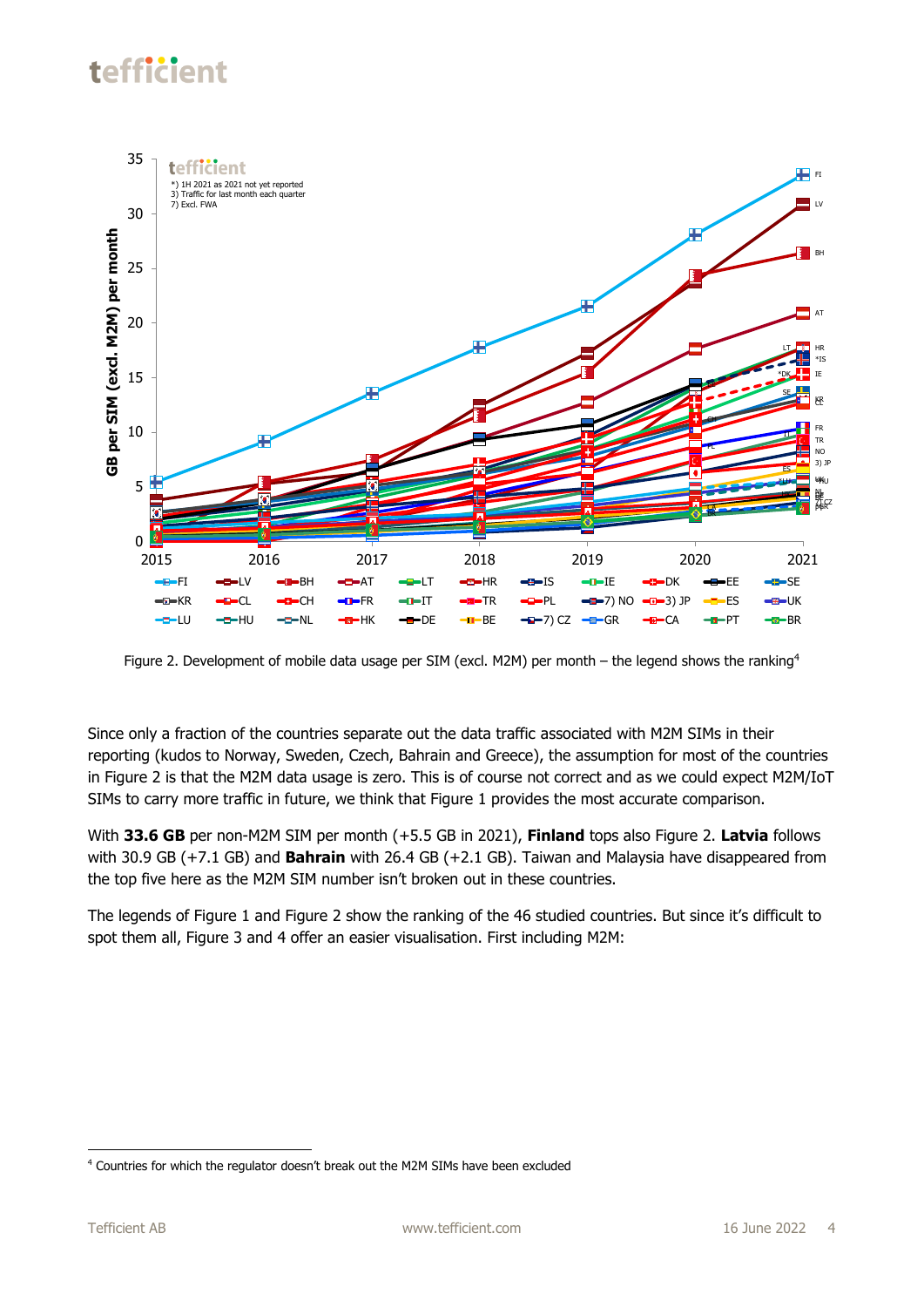

Figure 3. Mobile data usage per SIM (incl. M2M) per month, 2021 and 1H 2021



And in Figure 4 excluding M2M: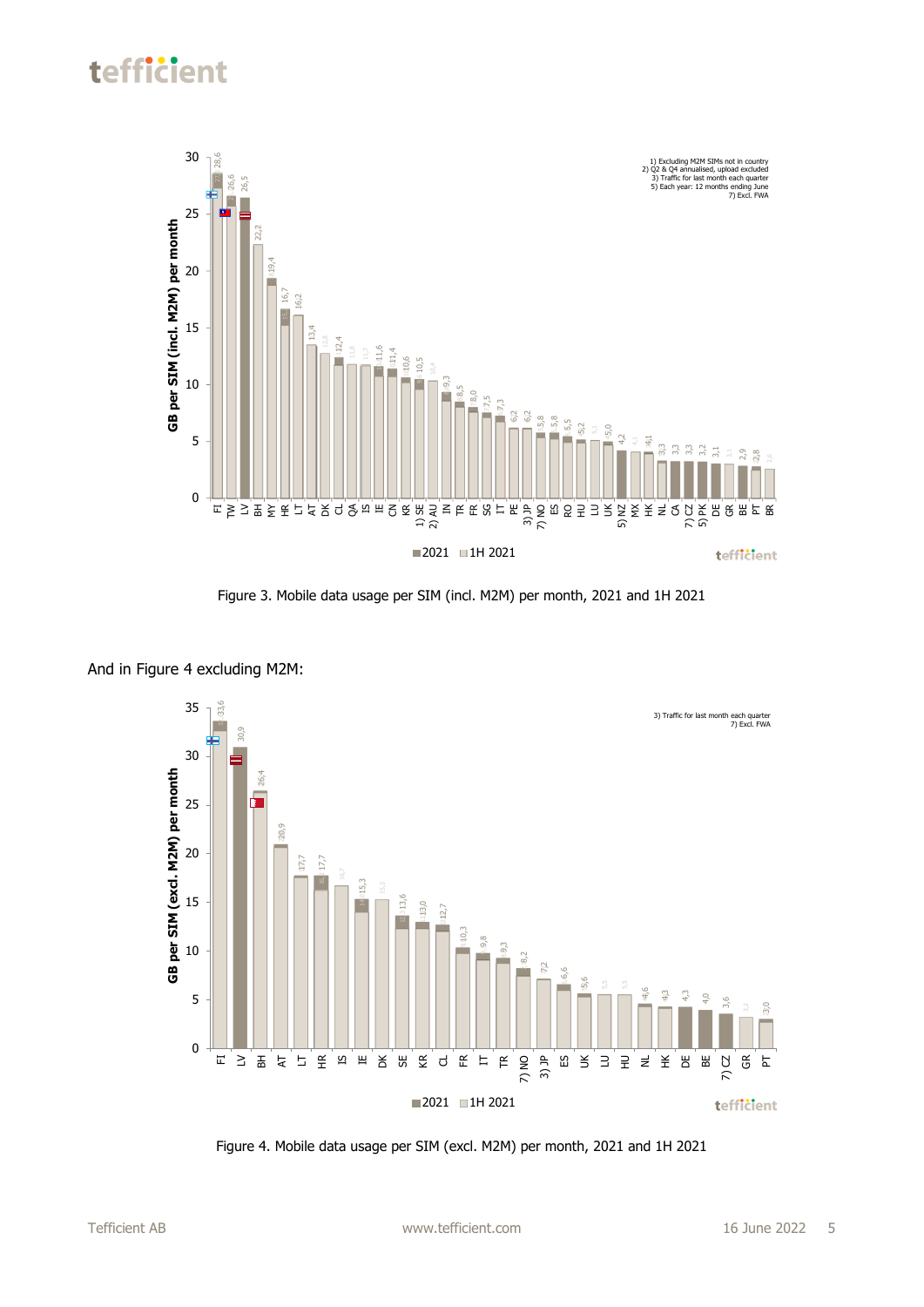

In comparison to previous reports, there's not much dark grey on top of the 1H 2021 light grey bars which shows that for most markets, there was little usage growth in the second half of 2021.

The countries with the lowest data usage in Figure 3 and Figure 4 are **Brazil**, **Portugal**, **Belgium**, **Greece**, **Germany**, **Czech Republic**<sup>5</sup> and **Pakistan**.

Figure 5 is a zoom-in on the lower end of Figure 1.



Figure 5. Development of mobile data usage per SIM (incl. M2M) per month [zoom-in on low end]

Albeit in the lower usage range, **Portugal**, **Belgium**, **Germany**, **Canada**, the **Netherlands**, **Hong Kong**, **New Zealand**, **Norway** and **Japan** had quite modest year-on-year usage growth (13-29%) in 2021.

<sup>5</sup> Note that FWA (fixed wireless access) traffic is excluded in the reported mobile data traffic of the regulator CTU. To make it comparable with other markets, we could have added it, if only CTU reported it.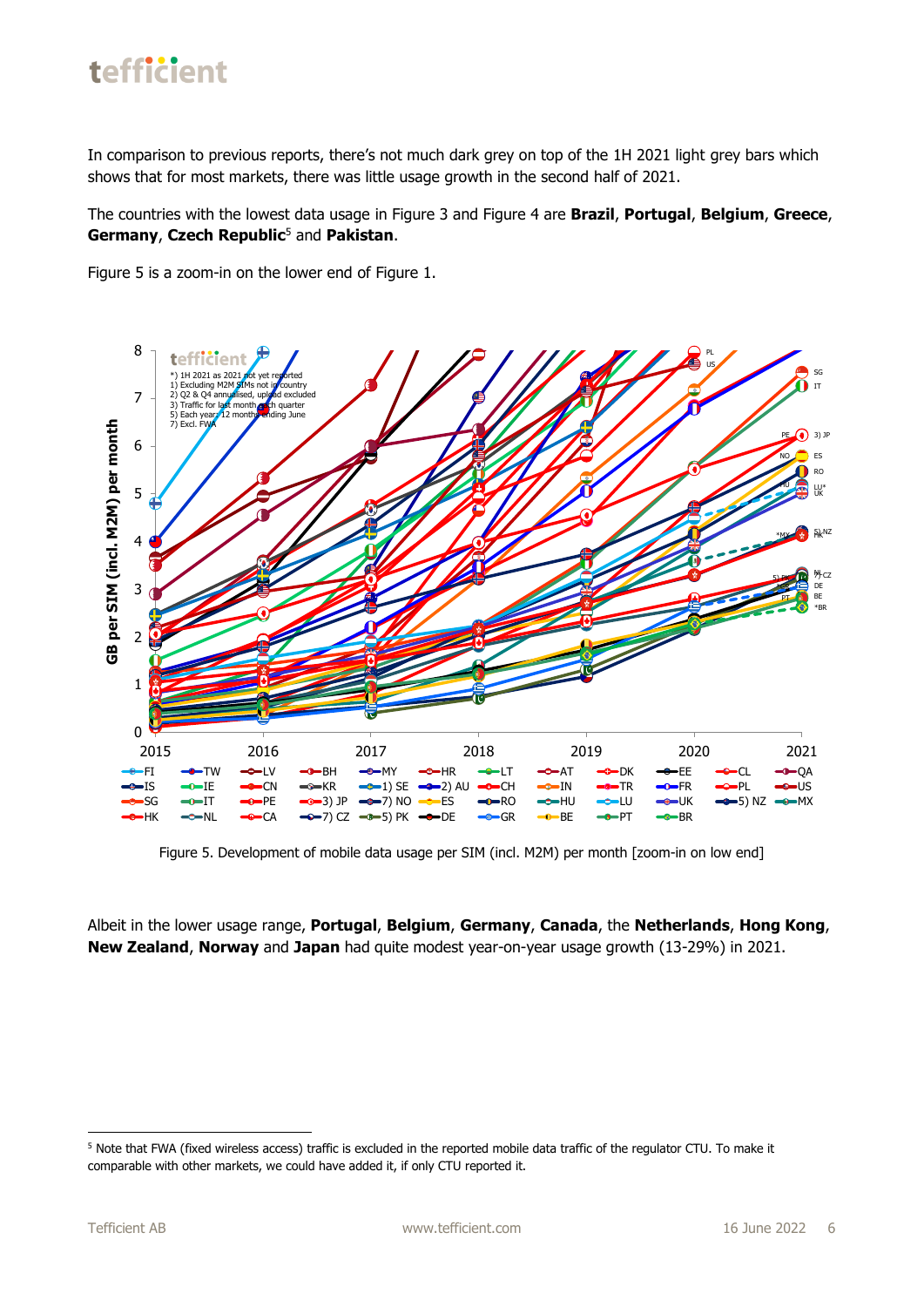#### **Data usage growth fastest in Peru**

Figure 6 shows the growth in average usage per SIM (incl. M2M) between 2020 and 2021.



Figure 6. Development of mobile data usage per SIM 2020-2021

**Peru** again had the fastest growth in mobile data usage. The average Peruvian SIM used 53% more mobile data in 2021 compared to 2020. The usage in **Czech Republic** grew almost as fast, 52%. **Pakistan**, **Spain** and **Hungary** also had good growth.

Bahrain, Austria and Japan had the slowest usage growth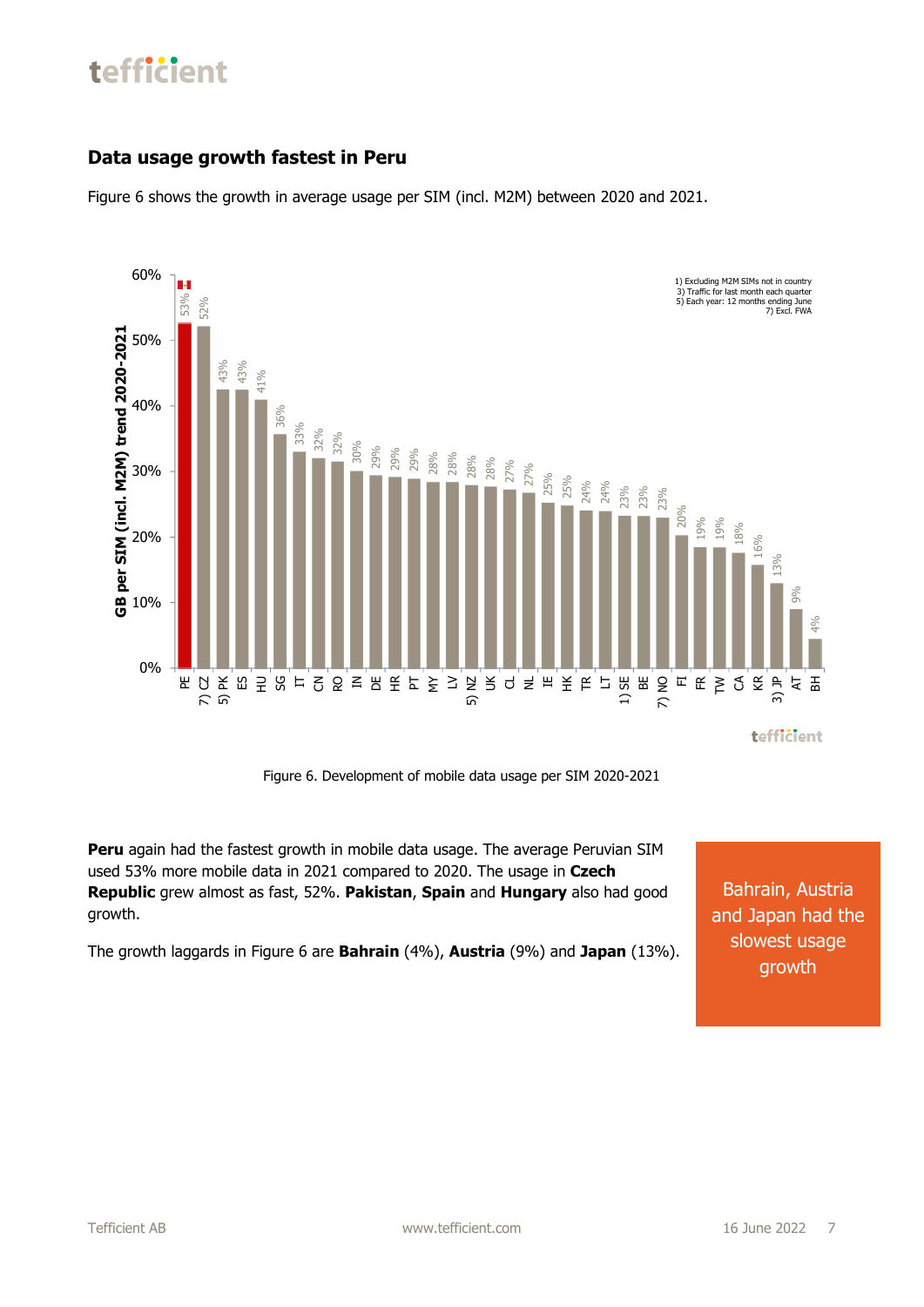#### **Data-only rarely more than 20% of base, but defines usage**

Although **fixed wireless access** (FWA) seems to experience a renaissance with 5G, using mobile networks to substitute fixed broadband is hardly something new. In some markets, like Finland and Austria, this has been around for long. The take-up can be significant if the FWA/data-only offers are reasonably charged and without usage caps. It also helps if the fixed broadband offering is weak with much DSL is the mix.

In the second half of 2021, the Finnish regulator, Traficom, started to report also fixed data traffic, allowing a comparison with the mobile data traffic it has reported for long, see Figure 7.



Figure 7. Development in reported mobile and fixed data traffic in Finland, 1H 2017-2H 2021

The mobile data traffic represented **49%** of the total data traffic in Finland in 2H 2021. It's likely the most even distribution between fixed and mobile networks among our 46 markets. Austria, in comparison, had 63% of the traffic over fixed vs. **37%** over mobile in 2H 2021.

This takes us to Figure 8. It plots the average data usage per SIM vs. the data-only share of a country's SIM base.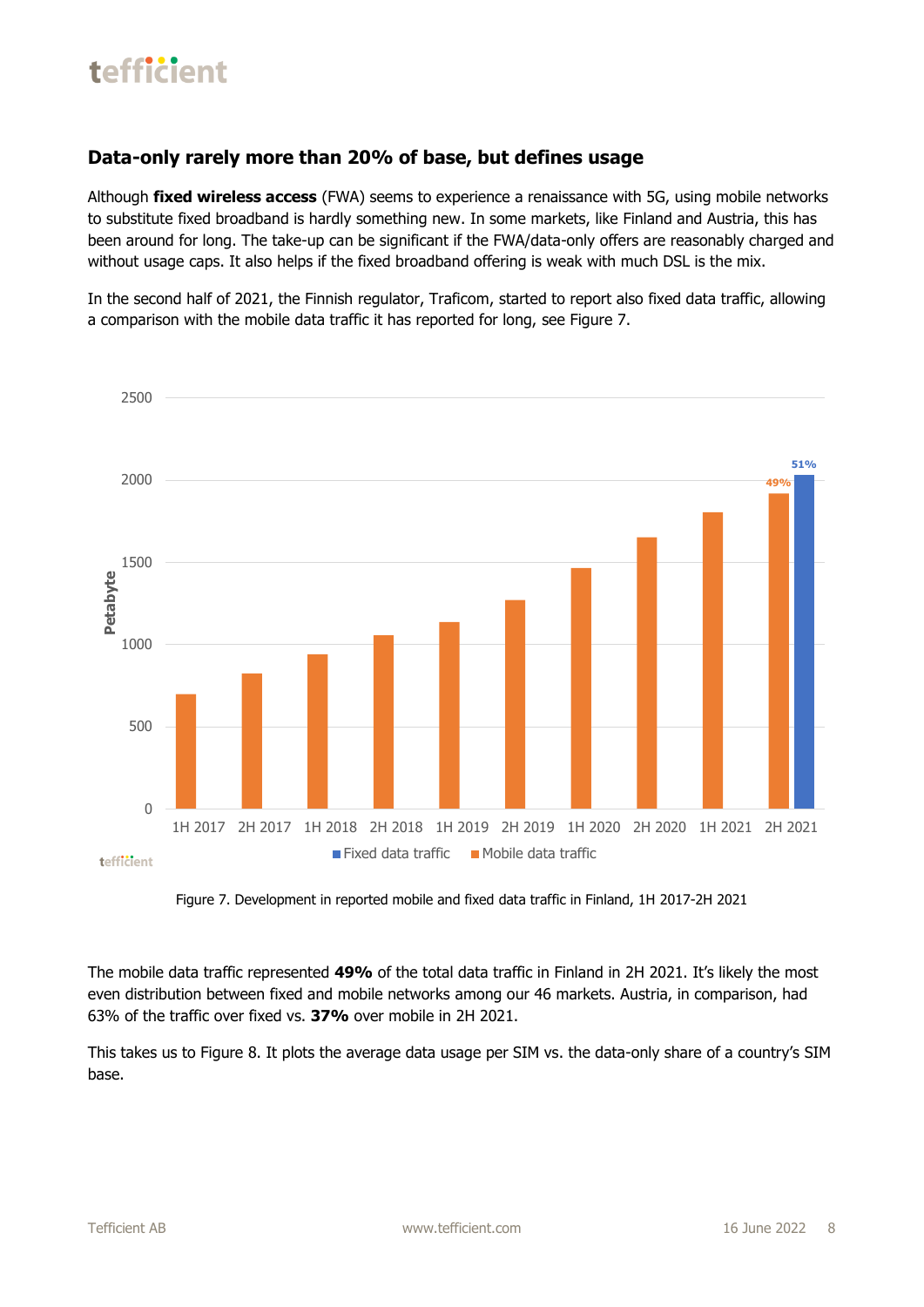

Figure 8. Mobile data usage vs. data-only share

In December 2021, **29%** of the SIM base in Latvia was data-only. That makes **Latvia** the clear leader in data-only share of base – and the average mobile data usage is also very high. In **Finland** data-only represented 19% of the base but the usage is even higher than in Latvia. **Bahrain** had a high data-only share too – 17%. There are seven countries forming a central cluster between 7% and 15%: Sweden, Iceland, Austria, Denmark, Australia, Croatia and Lithuania.

The adherence to the regression line is relatively strong. As in all previous reports we therefore conclude that **data-only penetration is a significant driver of the average mobile data usage**.

The easiest way for low-usage countries to grow data usage and expand the mobile market would be to **start addressing and monetising the data-only segment**. This seems to be effective particularly in markets where fast fixed broadband networks (FTTH, FTTB or HFC) aren't already available to a substantial share of the households. The US wireless market leader **Verizon** launched its first **5G** branded service in December 2018 to support a fixed wireless access (FWA) use case. **T-Mobile** has since followed. And it seems to work well sales-wise, see Figure 9.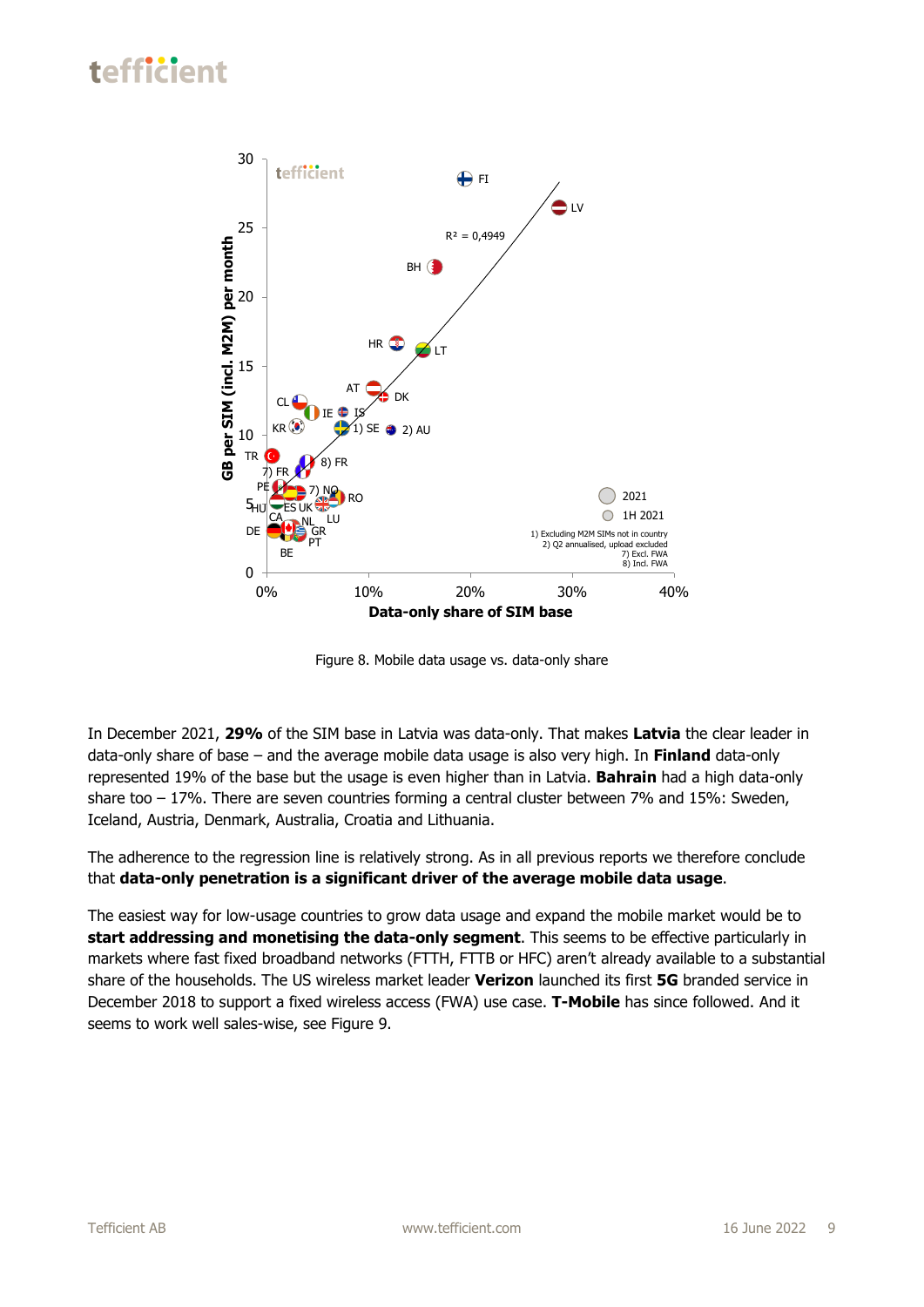



In March 2022, T-Mobile had almost accumulated a total of **1 million FWA subscribers** (4G and 5G) across the USA. Since Verizon offers fibre broadband in parts of the country, it doesn't sell FWA everywhere. Verizon had 433 thousand FWA subscribers (again across 4G and 5G) in March 2022, representing **6%** of Verizon's total broadband (fixed+FWA) base.

Telenor in Norway had 110k FWA subscribers in March, representing a yet higher share of their total broadband base: **15%**. It's a pity that the Norwegian regulator, Nkom, doesn't report the traffic generated by Norwegian FWA subscribers as it would be interesting to compare it with e.g. the French FWA traffic.

Figure 8 shows that even a relatively low share of such data-only subscriptions could lift the average data consumption significantly.

Some of the countries in Figure 8 are also reporting the data-only traffic. For these countries, we can compare the data-only penetration of the SIM base to its share of the total mobile data traffic, see Figure 10.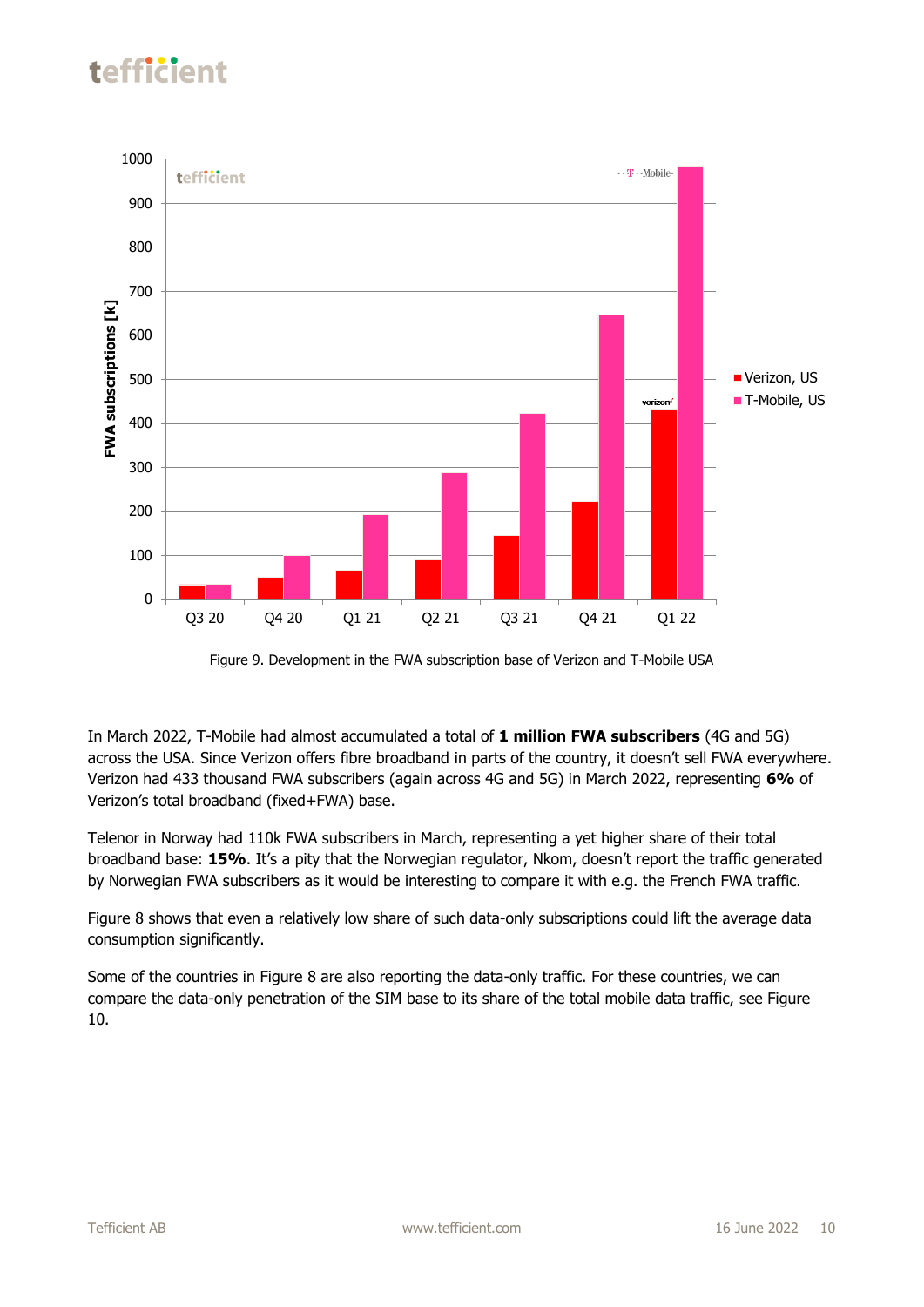

Figure 10. Data-only share of total traffic vs. data-only share of SIM base

Except for Romania, data-only SIMs carry a disproportionally high share of the data traffic:

- Portugal **10.0x** higher traffic per data-only SIM vs. any SIM
- Ireland **6.7x**
- Austria **7.1x**
- Norway (excl. FWA) **6.1x**
- Sweden **6.0x**
- Iceland **5.3x**
- Lithuania **4.5x**
- Belgium **4.3x**
- Bahrain **3.7x**
- Finland **3.0x**
- France (incl. FWA) **2.6x**
- Australia **2.0x**
- Luxembourg **2.0x**
- Greece **1.4x**
- Romania **0.5x**

In addition to the countries in Figure 10, there is one which doesn't report data-only SIM base, but dataonly's share of traffic: In **China**, 4% of mobile data traffic wasn't carried over regular mobile phones.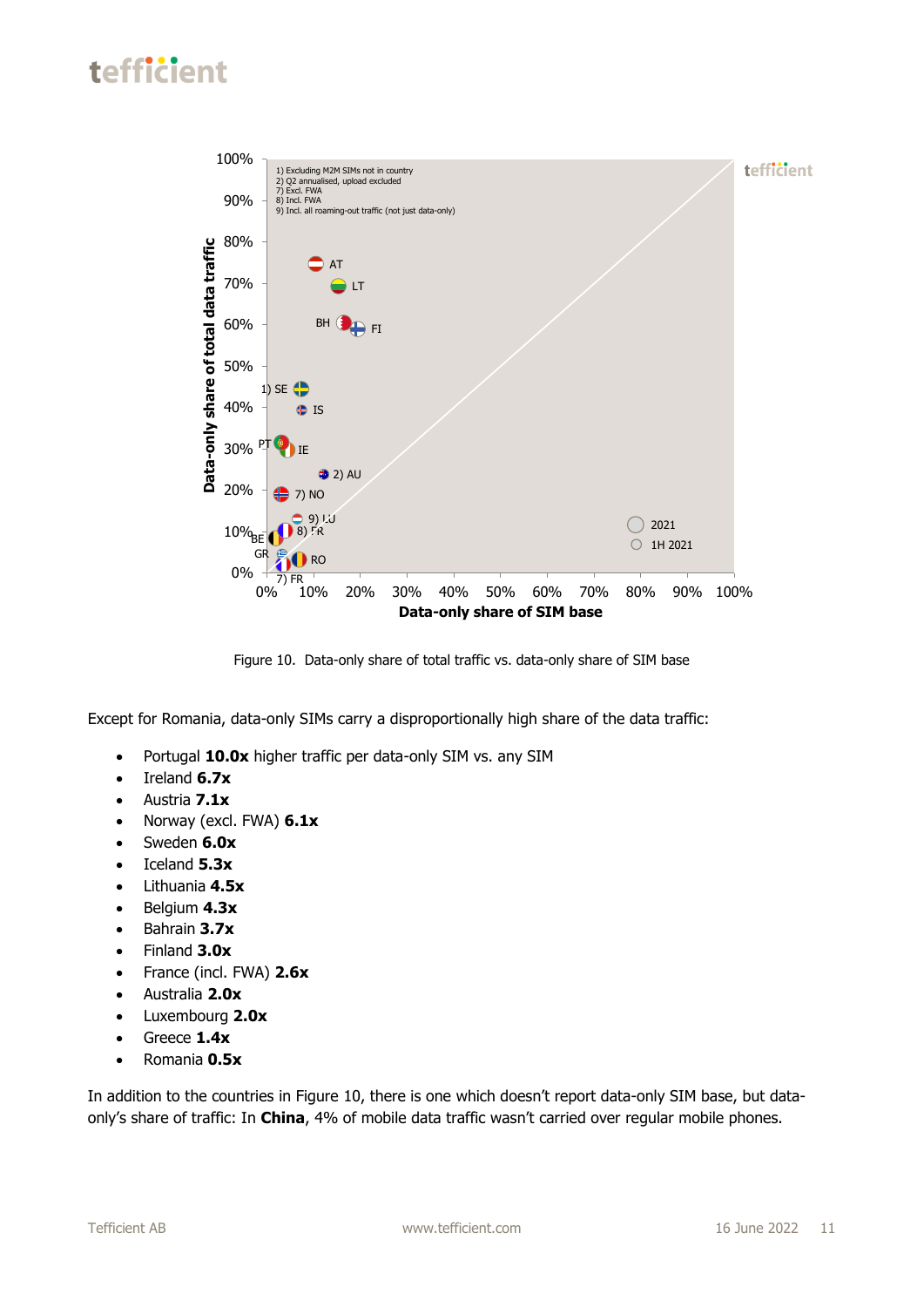For the countries that are reporting both data-only traffic and the number of data-only subscriptions, we can compare the average usage per *data-only* subscription, see Figure 11.



Figure 11. Mobile data usage per data-only SIM per month, 2021 and 1H 2021

Starting from the left, the average '4G box' in **France** carried **167.8 GB** of mobile data per month in 2021. This is significantly higher than for the other FWA-only usage number in Figure 11: In Australia, the usage per FWA subscription was just 20 GB in 1H 2021<sup>6</sup>.

If instead looking at the whole data-only base (not just the FWA segment), **Austria** leads with the average mobile data consumption per data-only SIM of **89.7 GB**. **Finland** had 86.7 GB. **Bahrain** follows with 79.8 and **Ireland** as new No 4 with 75.8 GB.

In comparison to previous reports, there's not much dark grey on top of the 1H 2021 light grey bars which shows that for most markets, there was little usage growth in the second half of 2021. In some cases, like Lithuania, the usage even fell in the second half.

The average Austrian data-only subscription consumed 89.7 GB per month in 2021

<sup>6</sup> There's a major difference in the number of reported FWA subscribers by the regulator, ACCC, and the operators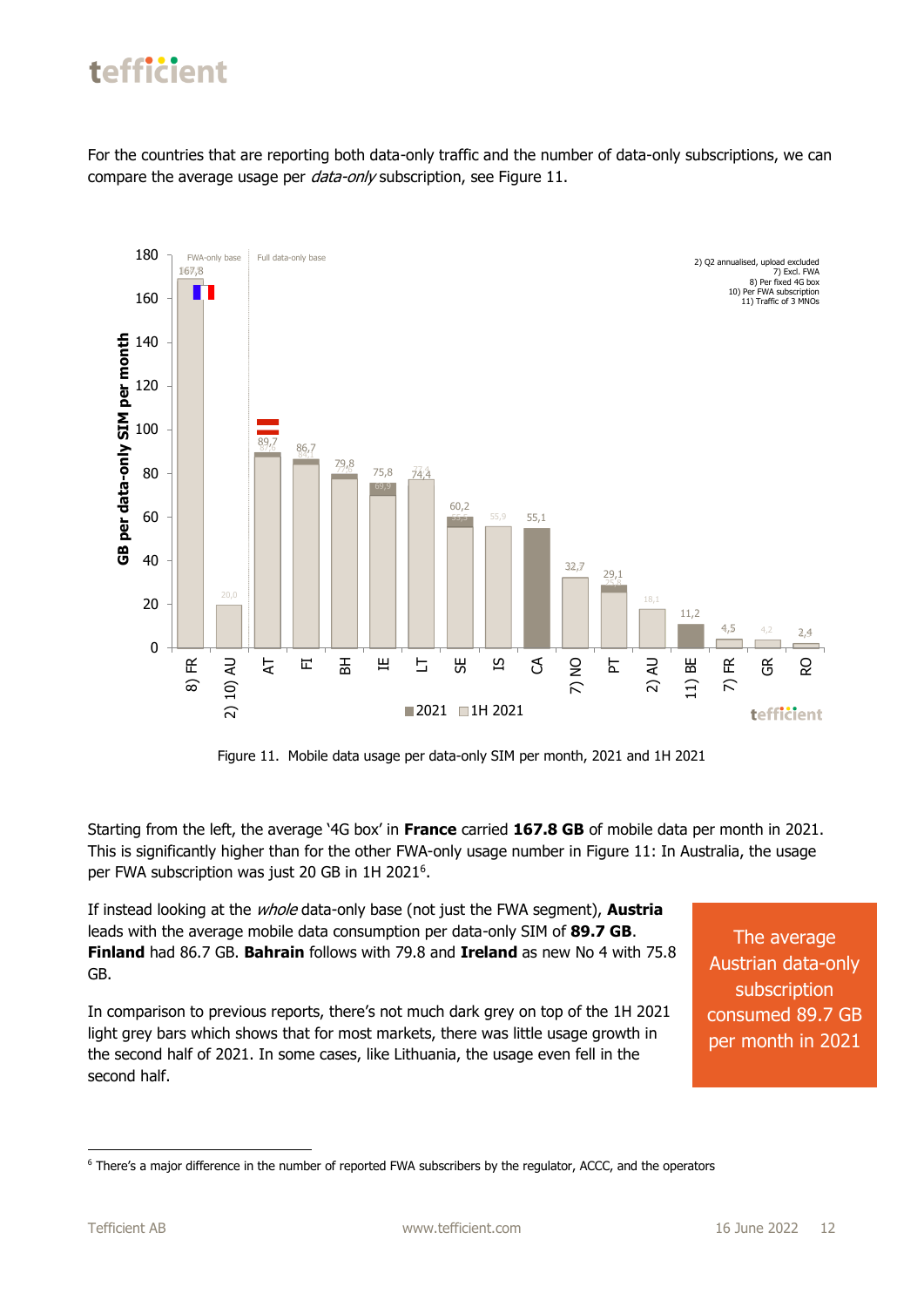

If **5G** should become the fibre-over-radio solution that T-Mobile, Verizon and Telenor suggest, the data-only FWA usage figure of France gives a taste of the usage that the solution must at least manage. Fixed broadband usage is yet higher – often above 300 GB per month.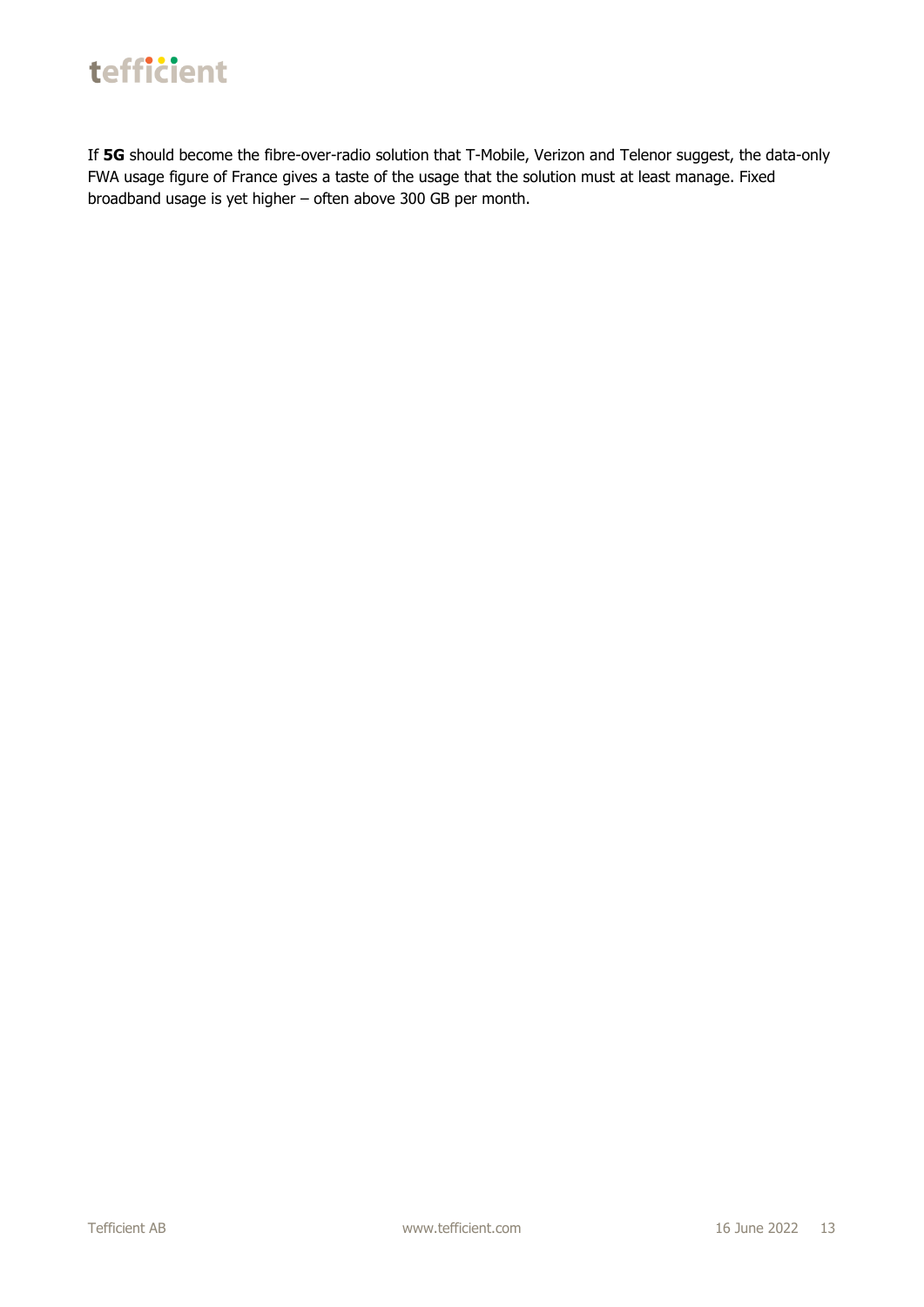#### **5G adoption a driver of data usage – or?**

5G has been in commercial operation in more than three years by now and it would be high time to **correlate mobile data usage with 5G adoption**. Too few regulators (and operators for that sake) are however reporting 5G traffic – and 5G base – to make a sensible correlation graph for 5G. We strongly encourage regulators to see to that 5G numbers are reported.

Figure 12 below gathers all 5G information reported for our 46 markets in 2021.



Figure 12. 5G share of base and 5G share of total mobile data traffic – reporting countries

From left in Figure 12: **0.5%** of **Spain**'s mobile data traffic was carried by 5G networks in 2021, but the 5G subscriber base isn't reported. In **France**, 2.9% of the subscriptions were 5G in December 2021, but 5G traffic isn't reported. Of the **Sweden**'s SIM base, 5.6% was 5G in December 2021, but the 5G traffic in 2021 was just 0.5% of the total. In the month of May 2021, the 5G networks of the **UK** carried 3.0% of the mobile data traffic – and **6.3%** of subscriptions had active 5G devices in September 2021. Similar figures in **Ireland**: 6.9% of subscriptions in December 2021, 3.2% of the traffic in the second half of 2021. With 4% of the traffic in the second half 2021, **Finland** might be the European leader in 5G share of traffic.

The top four markets in Figure 12 are all in Asia: 11.5% of **Hong Kong**'s mobile subscriptions were 5G in December 2021. In **Japan**, 13.1%. In **China** yet higher: 21.6%. But highest of all is of course **South**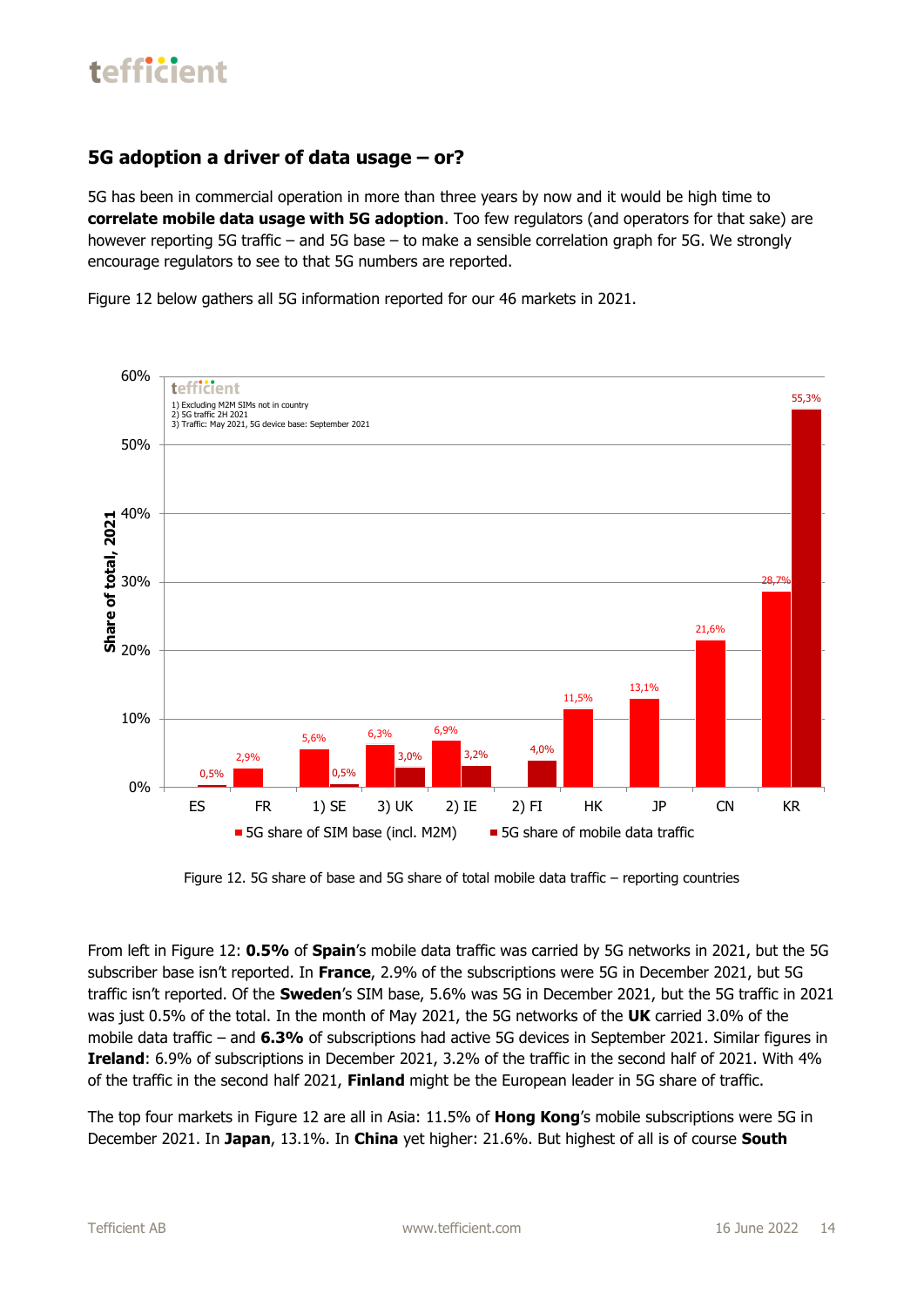**Korea** where 28.7% of mobile subscriptions were on 5G in December 2021. In 2021, 5G subscriptions generated **55.3%** of South Korea's total mobile data traffic.

Since the Korean government reports monthly stats on 5G, Figure 13 shows the monthly development for the subscriber and traffic adoption.

South Korea: 55% of the mobile data traffic was 5G in 2021



Figure 13. 5G share of total traffic vs. 5G share of SIM base – Korea per month since 5G launch

In April 2022, **68%** of the mobile data traffic in South Korea was 5G. 5G represented 32% of the total SIM base, indicating that the average mobile data usage per 5G subscriber is far higher than for non-5G subscribers in South Korea. The usage figures for April 2022 are:

- 5G: **26.5** GB per month
- 4G: **8.1** GB per month

It's important to point out that it's not 5G as such that alone explains the higher mobile data usage in 5G: Korea's operators are offering **unlimited** data plans more widely in 5G compared to what they did in 4G. But even if comparing apples to apples – unlimited to unlimited  $-5G$  still seems to drive usage.

In March 2022, the average unlimited 5G subscription generated **44.2 GB** whereas the average unlimited 4G subscription generated 17 GB less – **27.0 GB**.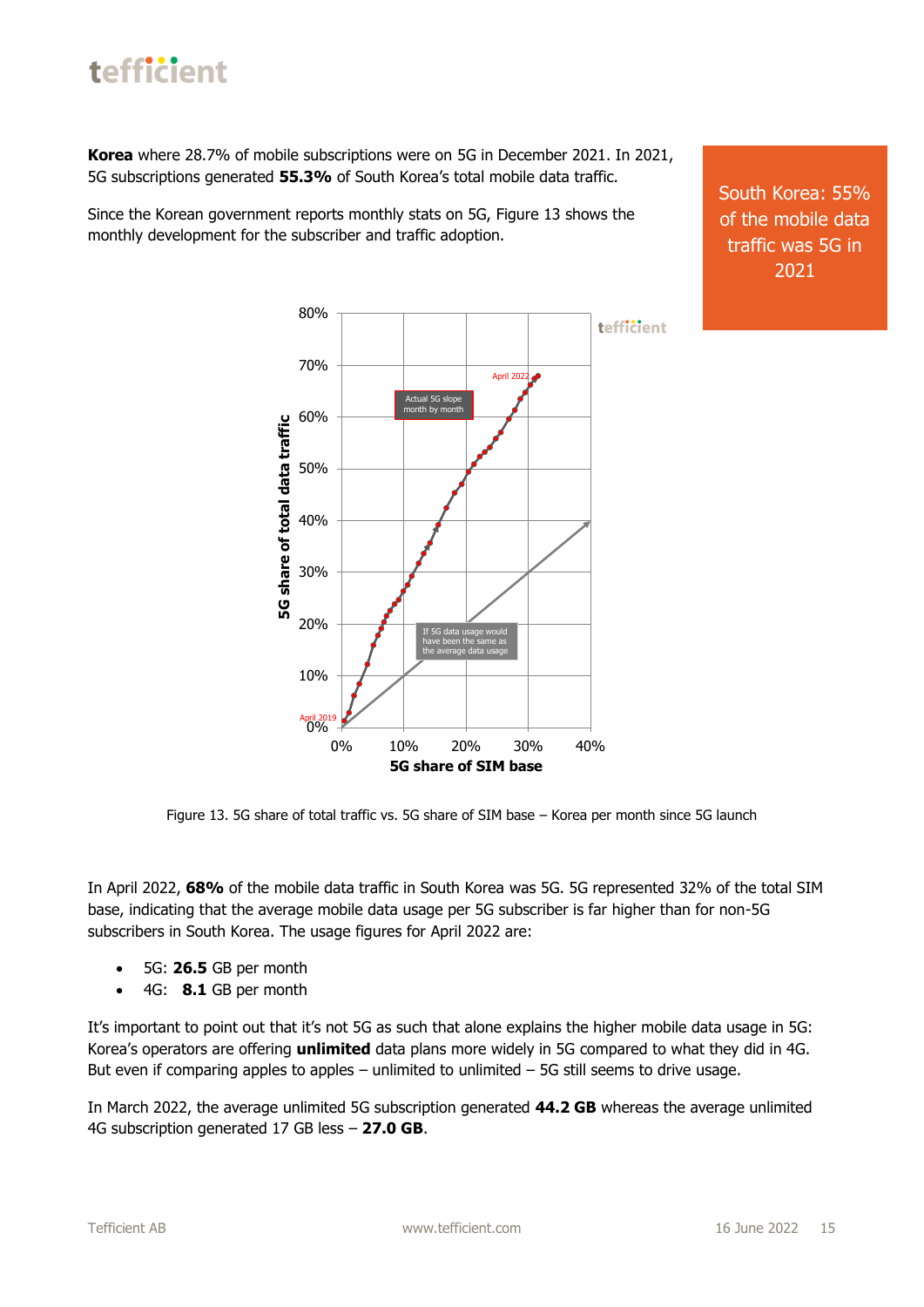

The development in Korea is impressive and bodes well for the industry. It will be interesting to see if **China** and **Japan** – two other countries where operators have started to report 5G customer numbers – will be able to follow the Korean 'gearing' curve between base and traffic.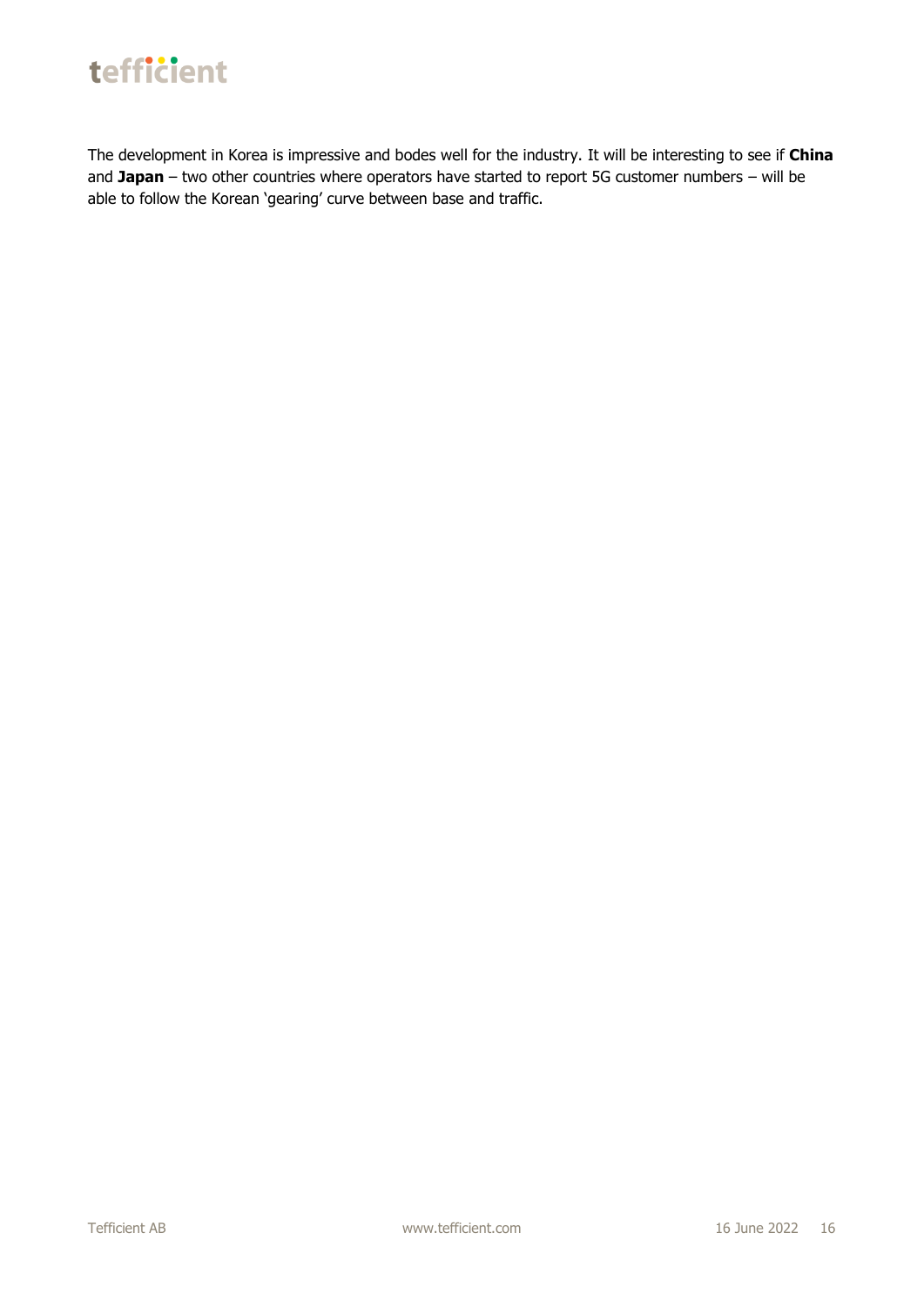#### **A gigabyte has never been cheaper**

Most mobile operators in mature markets aren't attempting to monetise voice and SMS based on usage any longer; they have instead made these allowances unlimited and included them in a flat fee. This means that the last price-defining parameter for most mobile users is **data volume**. Even though more and more operators introduce unlimited propositions, these are often the last step in a tiered data plan<sup>7</sup> – which means that price still, essentially, is about data volume.

Figure 14 plots the *total* mobile service revenue per consumed gigabyte<sup>8</sup> against the average mobile data usage per SIM and month.



Figure 14. Mobile data usage vs. total mobile service revenue per consumed GB

The amber line shows where **15 EUR of ARPU** is earned. Countries below it had an ARPU lower than 15 EUR, countries above an ARPU higher than 15 EUR.

<sup>&</sup>lt;sup>7</sup> There are exceptions to this, e.g. Finnish operators, Swisscom, O2 Germany, Telenor Norway and Vodafone in Spain, the UK and most other European Vodafone markets except Germany, where the price-defining parameter instead is data throughput. There are also operators mixing several parameters such as volume, throughput, policy, zero-rating, video resolution, service bundling etc.

<sup>&</sup>lt;sup>8</sup> Attributing zero value to voice and messaging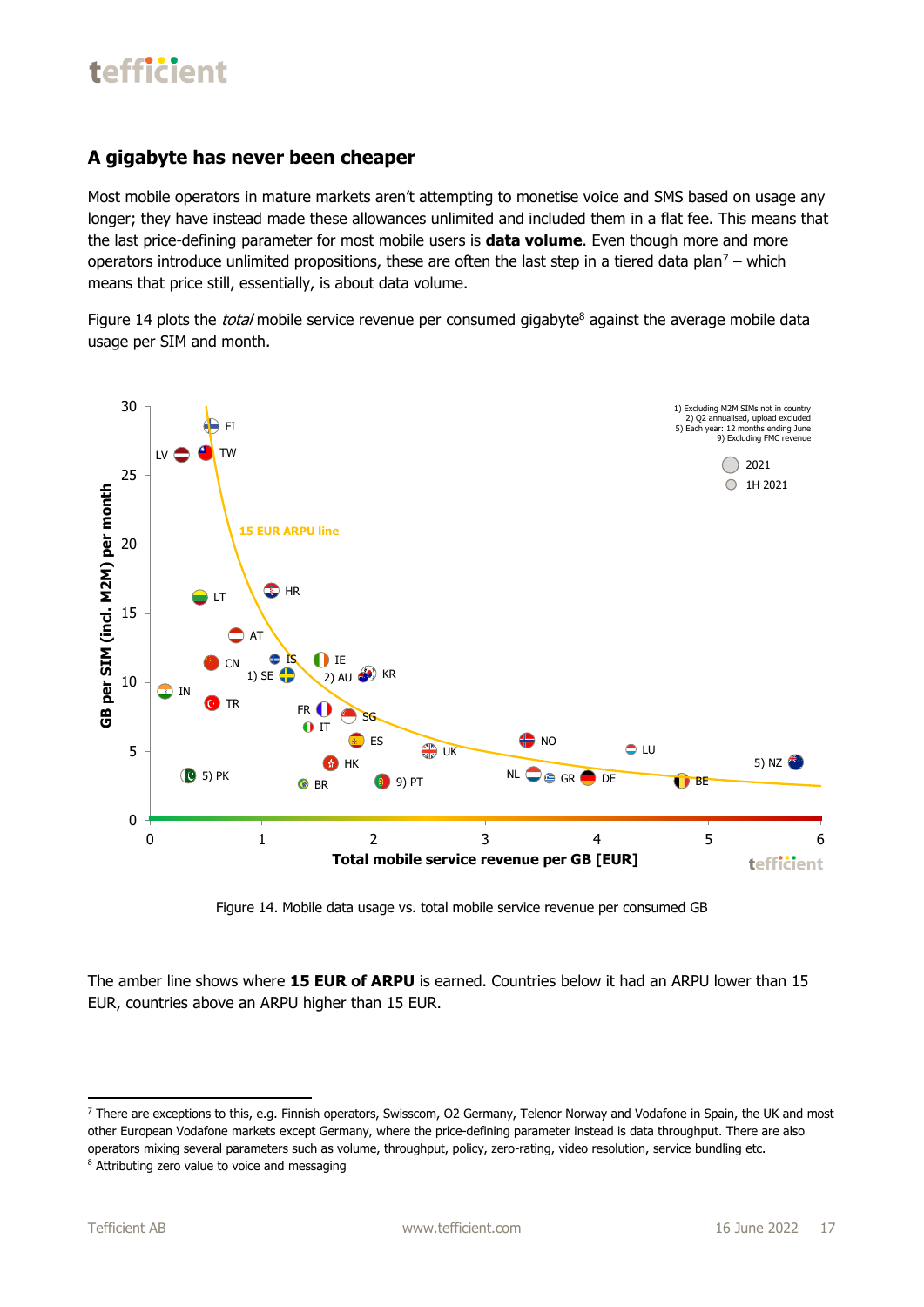

There are a few countries where operators enjoy very high total revenue per consumed gigabyte: **New Zealand**<sup>9</sup> , **Belgium**, **Luxembourg** and **Germany**<sup>10</sup> .

It's important to point out that our analysis looks at what the mobile operator industry de facto makes on end-users, not what the best offer on the market currently is. Most users are on old price plans because they are still locked in by a contract – or because they have not bothered to find the best deal.

In the other end of the scale, we find the markets where operators get the lowest revenue per consumed gigabyte: **India**, **Latvia**, **Pakistan**, **Lithuania**, **Taiwan**, **China**, **Finland** and **Turkey**.

Looking at Figure 14 we can conclude – as in all our previous analyses on this topic – the key explanation to high mobile data usage is low effective revenue per gigabyte: **Bigger data buckets lead to lower revenue per GB – which, on the other hand, increases usage**. At least when customers can use those big buckets also within the data-only segment; see Figure 8.

Indian operators have the lowest total revenue per GB – New Zealand's operators the highest

But we also said that a gigabyte has never been cheaper. More correctly put is that operators never had lower total service revenue per gigabyte than what they currently have. Figure 15 shows the revenue erosion from 2020 to 2021.





<sup>&</sup>lt;sup>9</sup> Based on latest available (12 months to June 2021) data

<sup>10</sup> Canada's CRTC has not yet reported revenue figures for 2021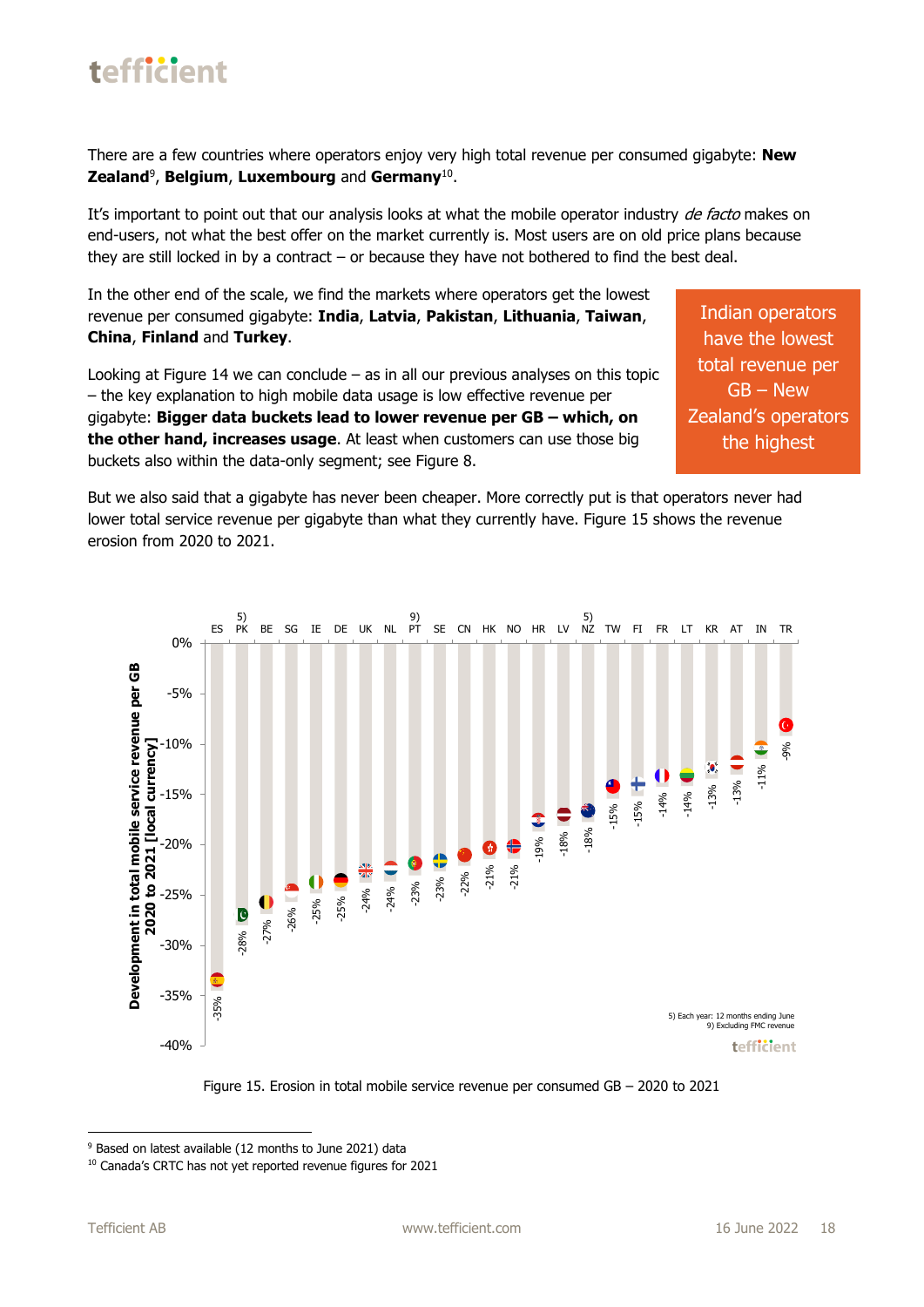

The prerequisite to be in Figure 15 is of course that the statistics have been reported both for 2020 and 2021. Of these markets, **Spain** had again the fastest revenue erosion, 35%. **Pakistan** had 28%, **Belgium** 27% and **Singapore** 26%. In comparison to previous reports, the erosion had generally slowed down.

**Turkey** is now having the slowest erosion, 9%. **India** had 11% and wasn't slowest this time.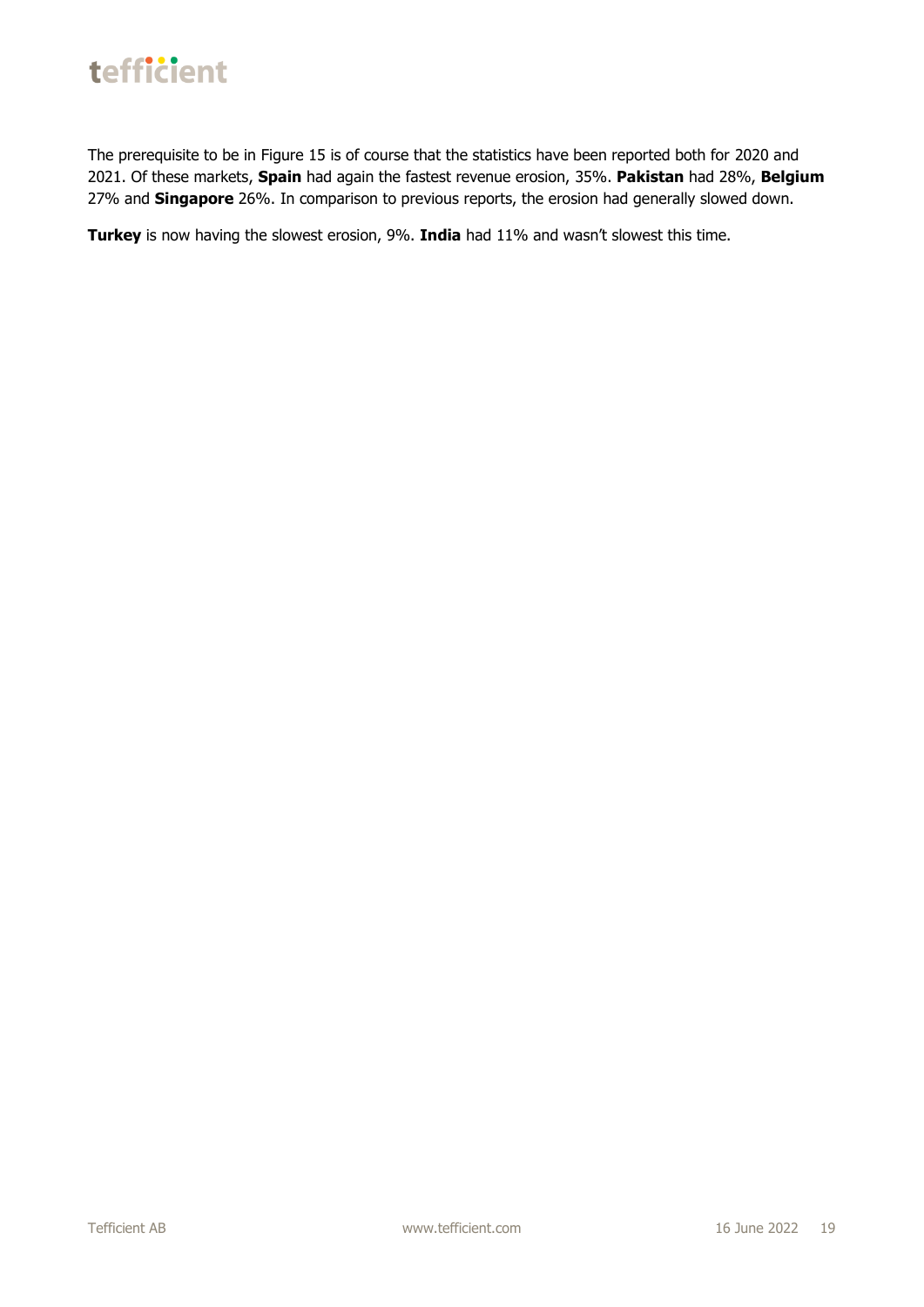#### **No correlation between data usage and ARPU**

Figure 16 is a variant of the revenue per GB chart – it plots the usage against the average revenue per SIM, i.e. the ARPU.



Figure 16. Mobile data usage vs. total mobile service revenue per SIM

With USA and Canada<sup>11</sup> not yet having reported 2021 revenues, it is instead **New Zealand**, **Luxembourg**, **South Korea**, **Australia** and **Norway** where operators derive higher ARPUs than elsewhere.

Operators in the upper left corner – **Finland**, **Taiwan**, **Latvia**, **Lithuania** and **India** – are being the most generous with mobile data considering their ARPU. These countries form a nice imaginative trend line suggesting that operators could expect to get rewarded with higher ARPU as usage grows.

But that's regretfully not to overall trend: The adherence to the grey regression line is weak but it's not pointing in the north-easterly direction one would like to see – with more usage leading to higher ARPU.

<sup>&</sup>lt;sup>11</sup> Switzerland can no longer be shown as Sunrise UPC after the merger no longer reports mobile service revenue – and since BAKOM's revenue reporting does not historically match the sum of the operators and depicts a very different trend, it is not used here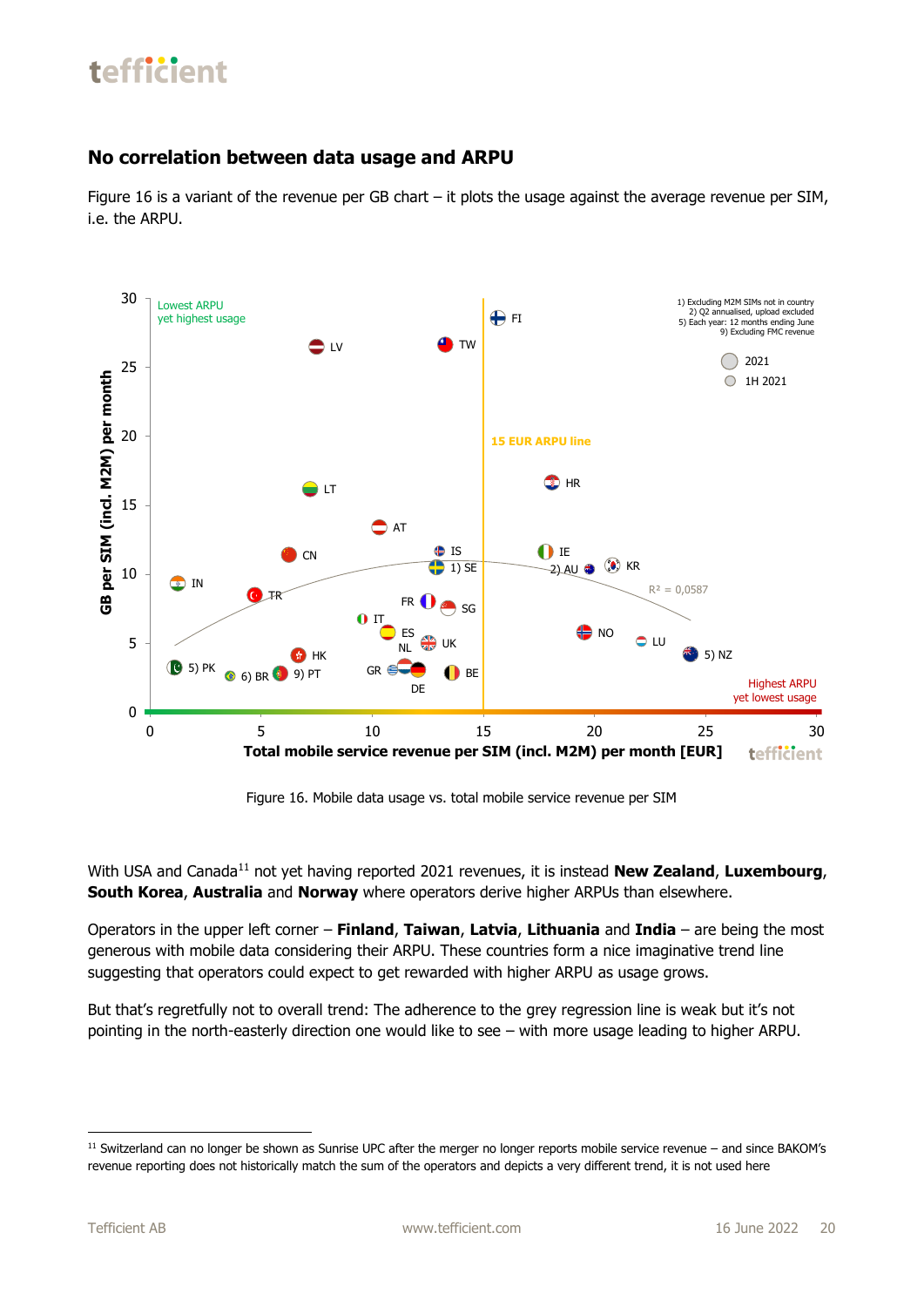#### **Dressing the Christmas tree based on ARPU development**

Now to our Christmas tree graph. It's the graph were we ideally like to see the branches stretch to the right since that means that the ARPU grew in the past year. That would demonstrate that the operators of a country have been able to monetise the growth in data usage.



Figure 17. Development in mobile data usage vs. the development in ARPU – 2020 to 2021

The branches stretch right in **13 of 24 markets**<sup>12</sup> (54%). These are – from the top – **Finland**, **Taiwan**, **Latvia**, **Croatia**, **Lithuania**, **China**, **South Korea**, **India**, **Turkey**, **France**, **Singapore**, **New Zealand** and **Pakistan**. In 11 markets (46%), the branches stretch left meaning that even though data usage grew, ARPU fell. This time, the ARPU erosion in Spain and Belgium is the fastest; 10%.

When comparing to our previous reports we can see that the 2021 Christmas tree represents an improvement with a larger share of countries to the right. The pandemic initially damaged the Christmas tree, but after a rough 2020 and an improving first half of 2021, the year of 2021 ends in optimism with regards to our industry's ability to monetise an increase in mobile data usage.

<sup>&</sup>lt;sup>12</sup> The 24 markets for which regulators to date have reported the necessary underlying stats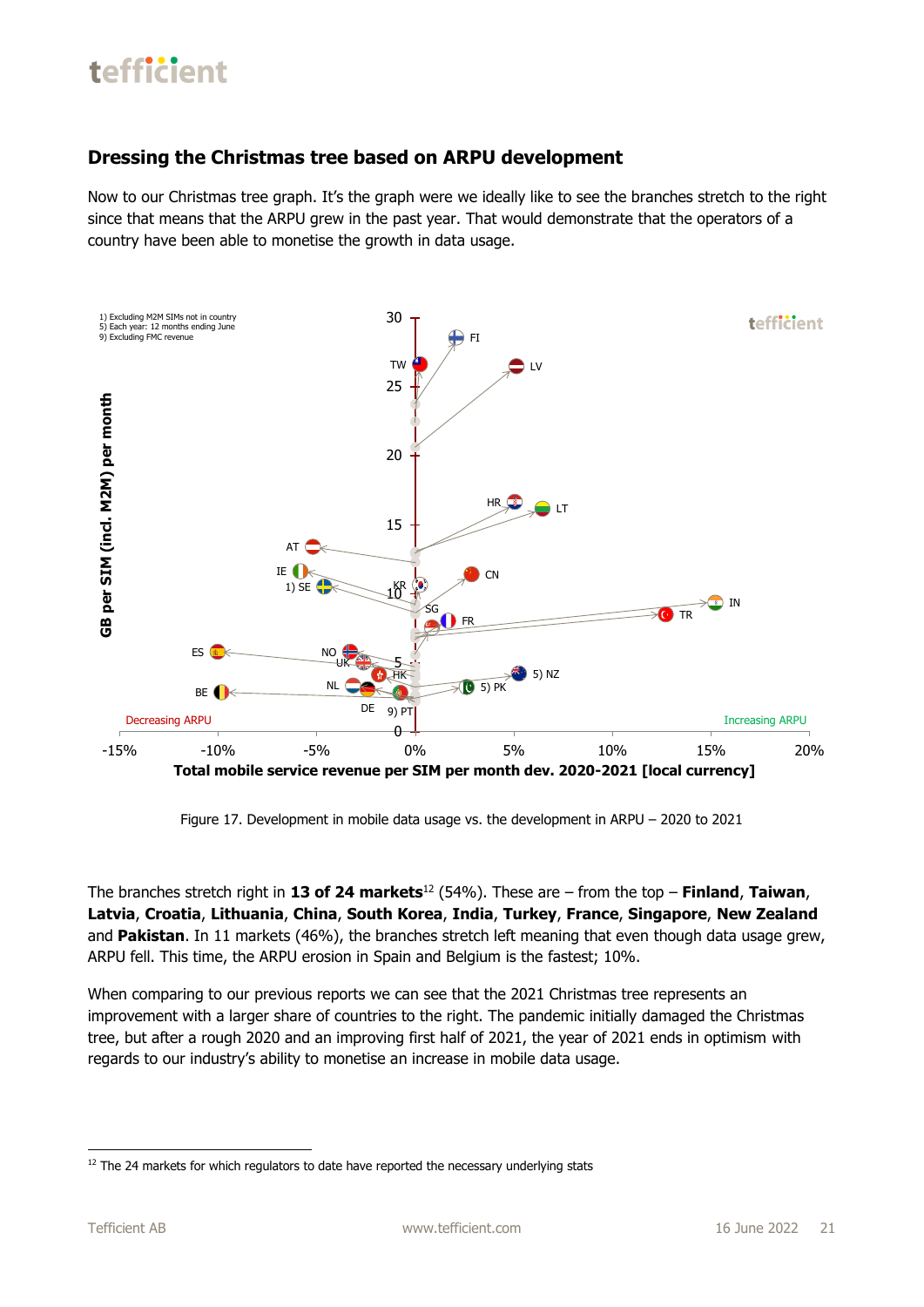Is **5G** behind the improvement from 2020 to 2021? Some of the leading 5G markets in Asia, **South Korea**, **China** and **Taiwan**, moved from the left to the right of the chart which could be promising for other countries not yet being as advanced in 5G. The ARPU development in Finland, France and Singapore have also improved following the introduction of 5G.